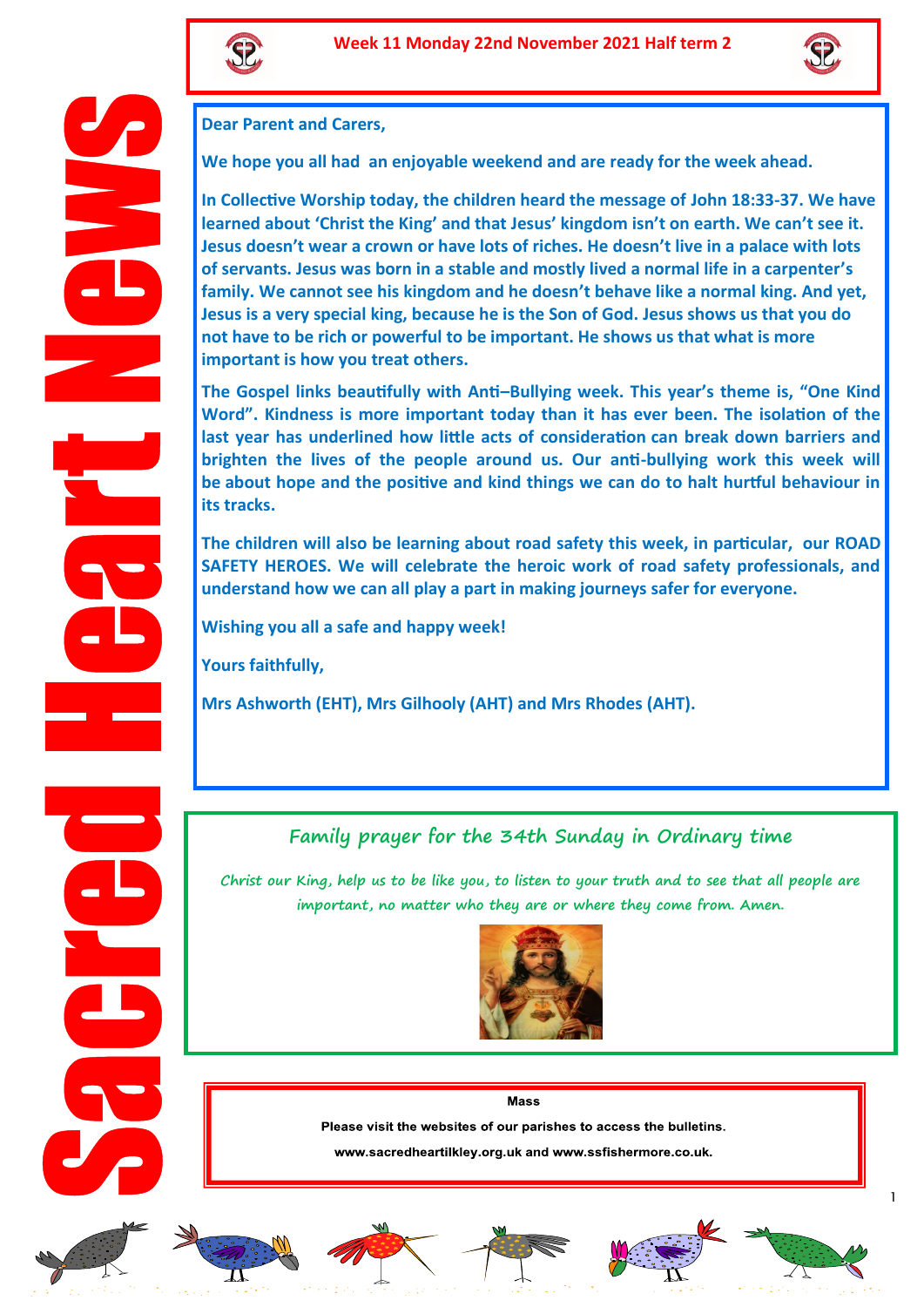### **Preparation for First Sacraments–**

**If you are the parent/carer of a child (who is a baptised Catholic) in Years 3 or 4 and live in Sacred Heart Church Parish, we would like to invite your child to begin to prepare to receive, hopefully during Spring 2022, the sacrament of Penance & Reconciliation (Y3) or First Holy Communion (Y4). (Before making their First Holy Communion, the child needs to have received the sacrament of Reconciliation).**

**Each programme is very much a learning partnership between the child and their family, with support from the catechists, and plentiful resources are available to assist parents/carers in this task.**

**If you and your child would like to join either preparation programme, please send your contact details, the place and date your child received the sacrament of Reconciliation if appropriate, and their name and their age to catechist.sacredheart.ilkley@dioceseofleeds.org.uk**

**We hope to begin the programmes after Christmas and will give more details of what is involved, timetables etc once we have an idea of who is interested.** 

# SPACE BALLOON

Mrs Rhodes and Eddie in St Peter's are being interviewed by Radio Leeds tomorrow about our successful Space Balloon mission.

The interview will be broadcast between 11am and 1pm.

## **Polite Notice**



**At school drop off and pick up, please can we park in a safe and considerate way. We need to be mindful of our neighbours and ensure that emergency vehicles are able to gain access to surrounding properties.** 

**Thank you for your support.** 

#### **Homework**

**Homework will be set for your child over the next week. This will include a reading book and e-books set on Bug Club, weekly spellings and activities, as well as Maths linked to work undertaken in class. We are using Oak Academy for Maths. There will be video to watch, a quiz and worksheet to complete. These will be accessed via Google Classroom.**

**Specific details for your child's class will be sent to you by the class teacher.**